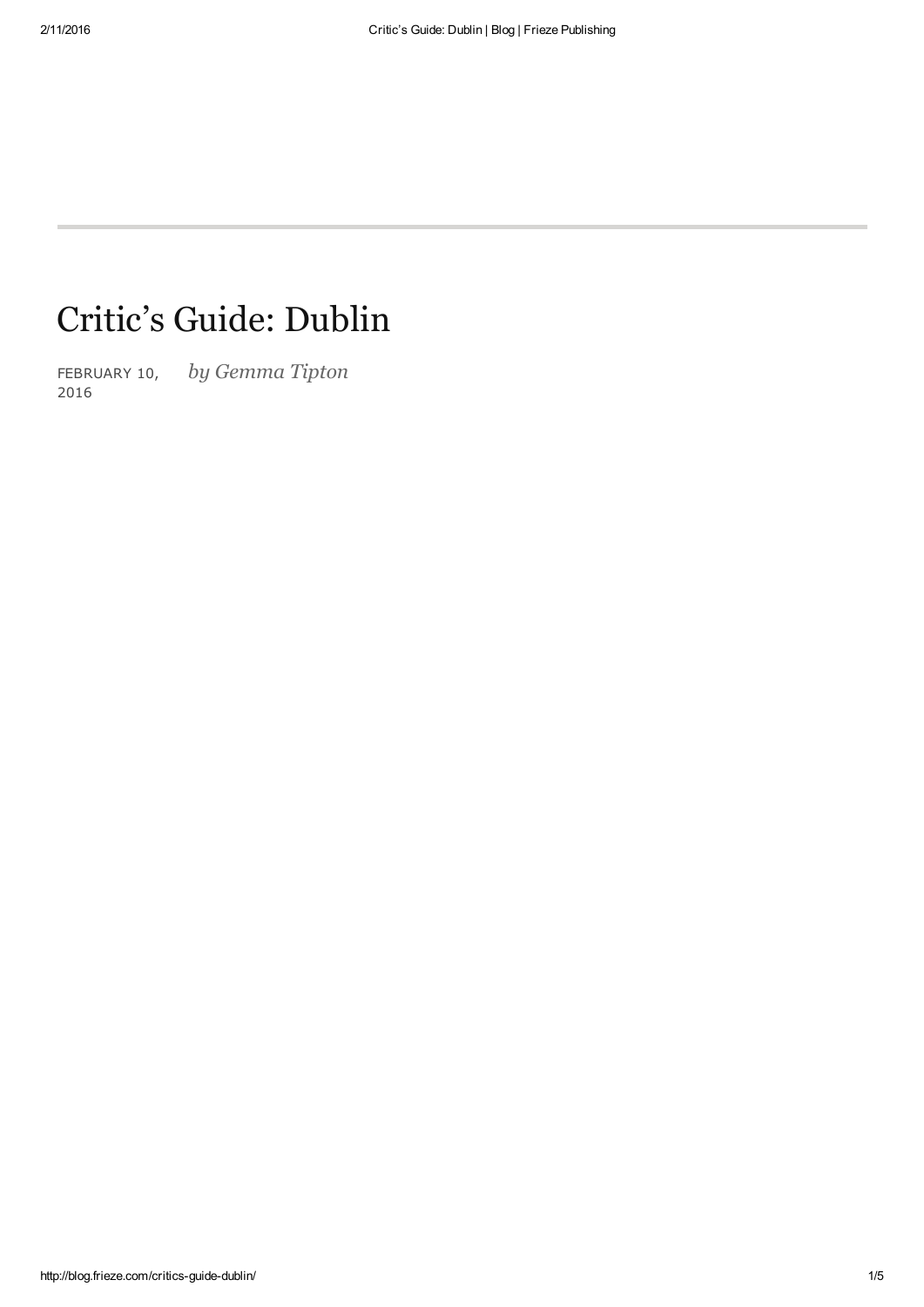

Left: John Rainey, Slice Boy, 2015, Parian Porcelain, 380 x 200 x 200 mm. Right: Fiona Mulholland, Unfurl again, 2015, powder coated 6mm mild steel and 4mm brass rod. Displayed on pinwheel scaffold by A2 Architects. Courtesy Oonagh Young Gallery, Dublin

In this new series, we ask a critic to select the best shows currently on view in their city. Here, Gemma Tipton selects her highlights from Dublin. A new show will be posted every day this week.

The first weeks of 2016 saw some trepidation in Dublin's art world. As Ireland commemorates the 100th anniversary of the failed Easter Rising that nevertheless marked the beginning of the birth of the Republic, there was a worry that there might be an onslaught of possibly terrible jingoistic shows concerned with nationalism, navel gazing and ersatz patriotism. The results, where programming did focus on the occasion, have been both a relief and a reminder that art can provide answers as well as raise important questions.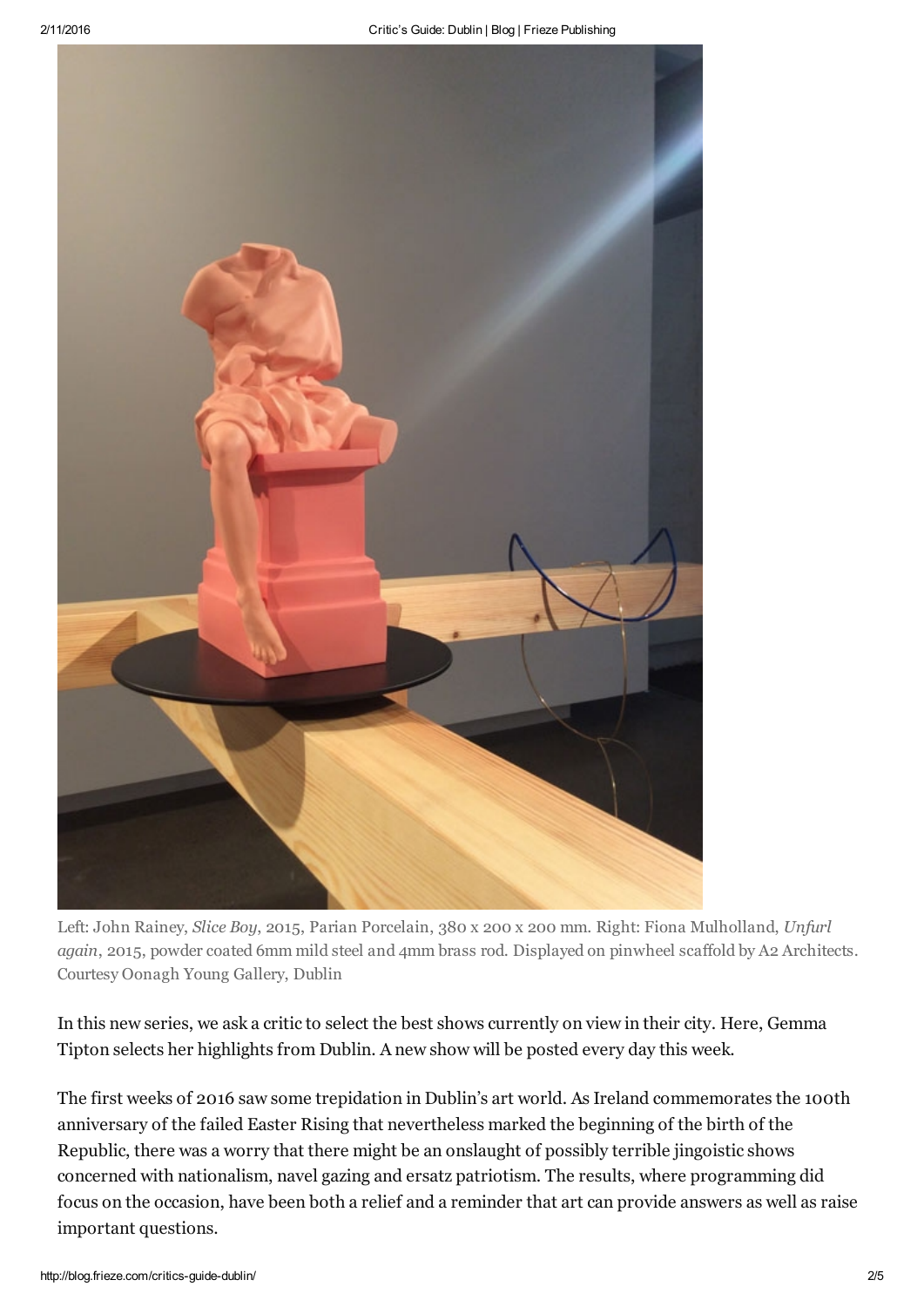––––––––––

## Fiona Mulholland, John Rainey and A2 Architects: 'Less + More' Oonagh Young Gallery 10 December – 19 February

A never-ending plinth by A2 Architects creates a four-sided M.C. Escher-like support for works by artist and jeweller Fiona Mulholland and exciting emerging sculptor John Rainey, both of whose work straddles the disciplines of art and design. At Oonagh Young's always interesting space, Less + More oversets the expected. Why should a plinth be a white oblong? What if porcelain were gaudy à la Rainey's Slice Boy (2015) and Untitled (Teeth) (2012), the latter a quite brilliant bright yellow protrusion ending in a row of gnashers? What happens to the separation between the art object and the viewer when it is disrupted by kinetic art you have to touch, as with Mulholland's Unfurl again (2015), an interconnected series of metal rings and ellipses that demand physical attention? At the heart of this playful show, which is the gallery's response to last year's ID2015 Year of Design, is the conclusion that perhaps the disciplines of art and design are only different in the eyes of the institutions that promote and fund them.



| U. |  |  |
|----|--|--|
|    |  |  |

## 1. Núria Güell: 'Troika Fiscal Disobedience Consultancy' Project Arts Centre 15 January – 19 March

Project Art Centre's programming for the Centenary of the 1916 Rising kicks off with Núria Güell turning the gallery into a laboratory for a different kind of rebellion. It is unlikely that the new republic envisaged by the Signatories of the Proclamation of Independence would have included the Celtic Tiger boom and subsequent economic collapse – a fate shared by the artist's native Spain. Güell's solution to the resulting, increasing divide between rich and poor is an agency to enable 'ordinary' people to avail themselves of tax liability, borrowing from the tactics of corporate tax avoidance systems. Presented alongside films (including Katerina Kitidi and Aris Chatzistefanou's Debtocracy and Ruaridh Arrow's How to Start a Revolution, both 2011), Güell shows examples of social activism which, seen through the prism of art, encourage a rethinking of the self in relation to certain agreed social rules. The Boston Tea Party in 1773 proved that individuals can foment change through disobedience; while in Wales today, Crickhowell: The Fair Tax Town, shows how if enough small traders come together, inequitable systems protecting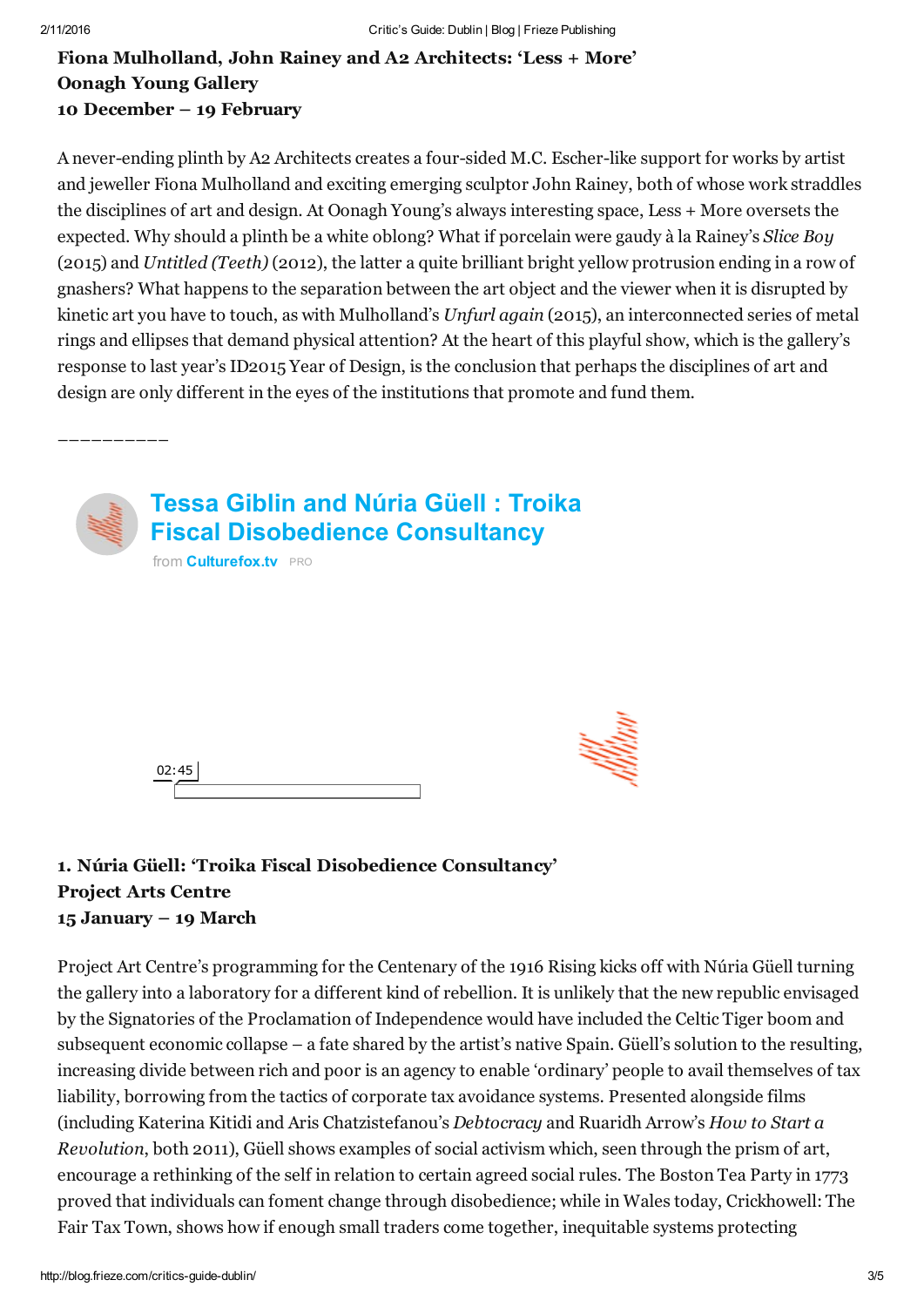#### multinationals may have to be reimagined.

––––––––––



Mick O'Dea, Imperial City, 2015. Courtesy the artist and Kevin Kavanagh Gallery; photograph Emile Deneen

## 2. Mick O'Dea: 'The Foggy Dew' Royal Hibernian Academy 15 January – 21 February

The culmination of O'Dea's series of exhibitions that marks him as the semiofficial artist of the anniversary of the Irish War of Independence (1919–21) includes four monumental canvases, in the artist's signature shades of tan and taupe. These form an architectural backdrop of burning or besieged buildings: the physical epicentre of the 1916 Easter Rising. Elsewhere, 18 smaller portraits depict the people behind the failed project that would nevertheless inform the identity of the new Republic, founded six years later. Portraiture could make it personal, but they remain distant figures, perhaps even judgemental of the Ireland that has evolved. The energy in the exhibition comes from O'Dea's cardboard sculptures, a return to a practice last explored by the artist 20 years ago. Britannia and Daniel O'Connell face off across the space, the pomp of statuary belied by the medium. Surrounding them, suspended in air, cardboard figures scattered by violence call to mind F. E. McWilliam's 'Women of Belfast' series (1971) – a distillation of trauma frozen in art.

## About the author



Gemma Tipton is a writer and critic on contemporary art and culture, based in Dublin and West Cork. She writes for the *Irish Times, frieze* and other art publications, as well as contributing to radio and television programmes in Ireland.

## Related articles